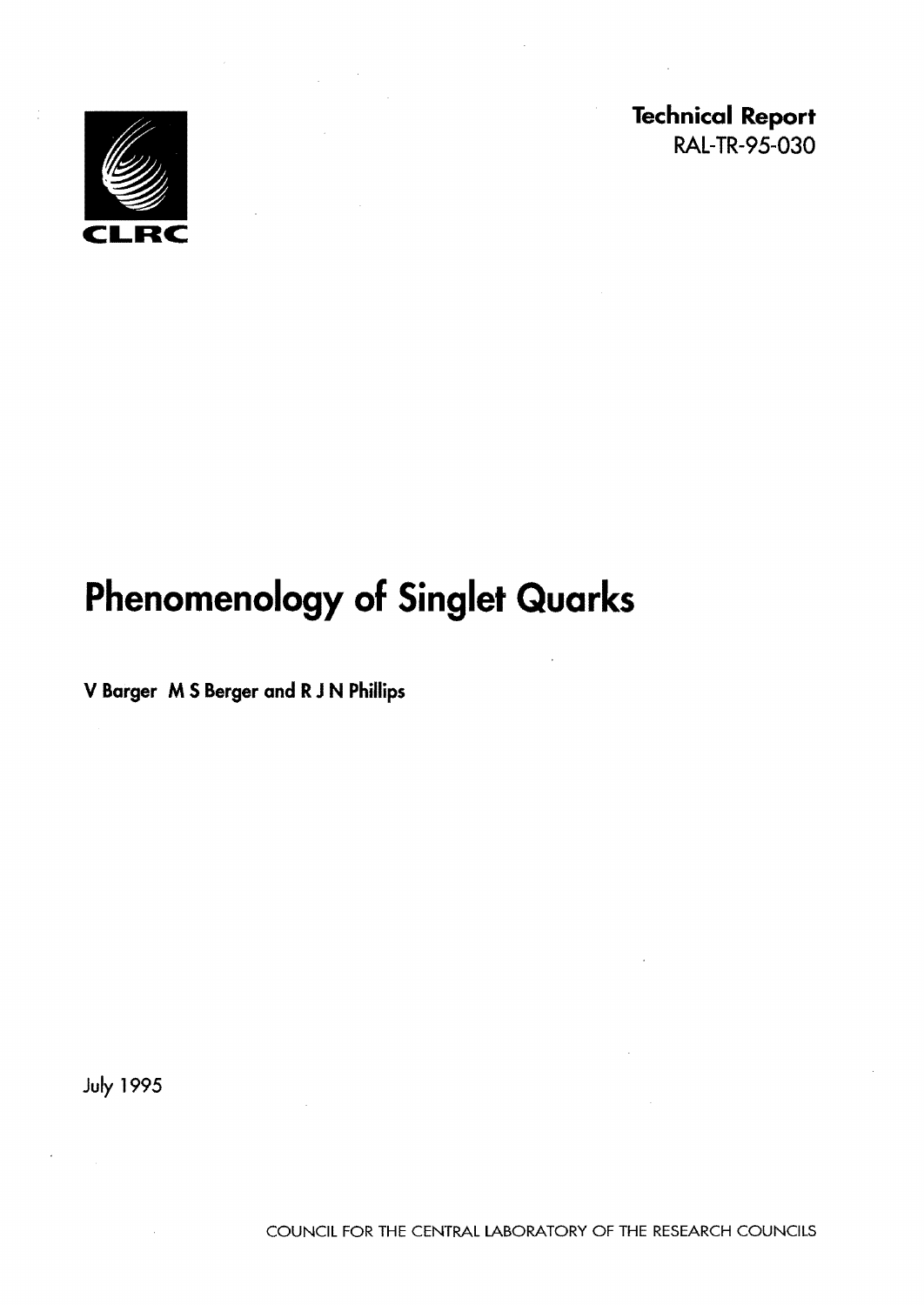# $©$  Council for the Central Laboratory of the Research Councils 1995

Enquiries about copyright, reproduction and requests for additional copies of this report should be addressed to:

The Central Laboratory for the Research Councils Library and Information Services Rutherford Appleton Laboratory **Chilton** Didcot Oxfordshire OX11 0QX<br>Tel: 01235 445384 Fax: 01235 446403 E-mail library@rl.ac.uk

**ISSN 1358-6254** 

Neither the Council nor the Laboratory accept any responsibility for loss or damage arising from the use of information contoined in any of their reports or in any communication about their tests or investigations.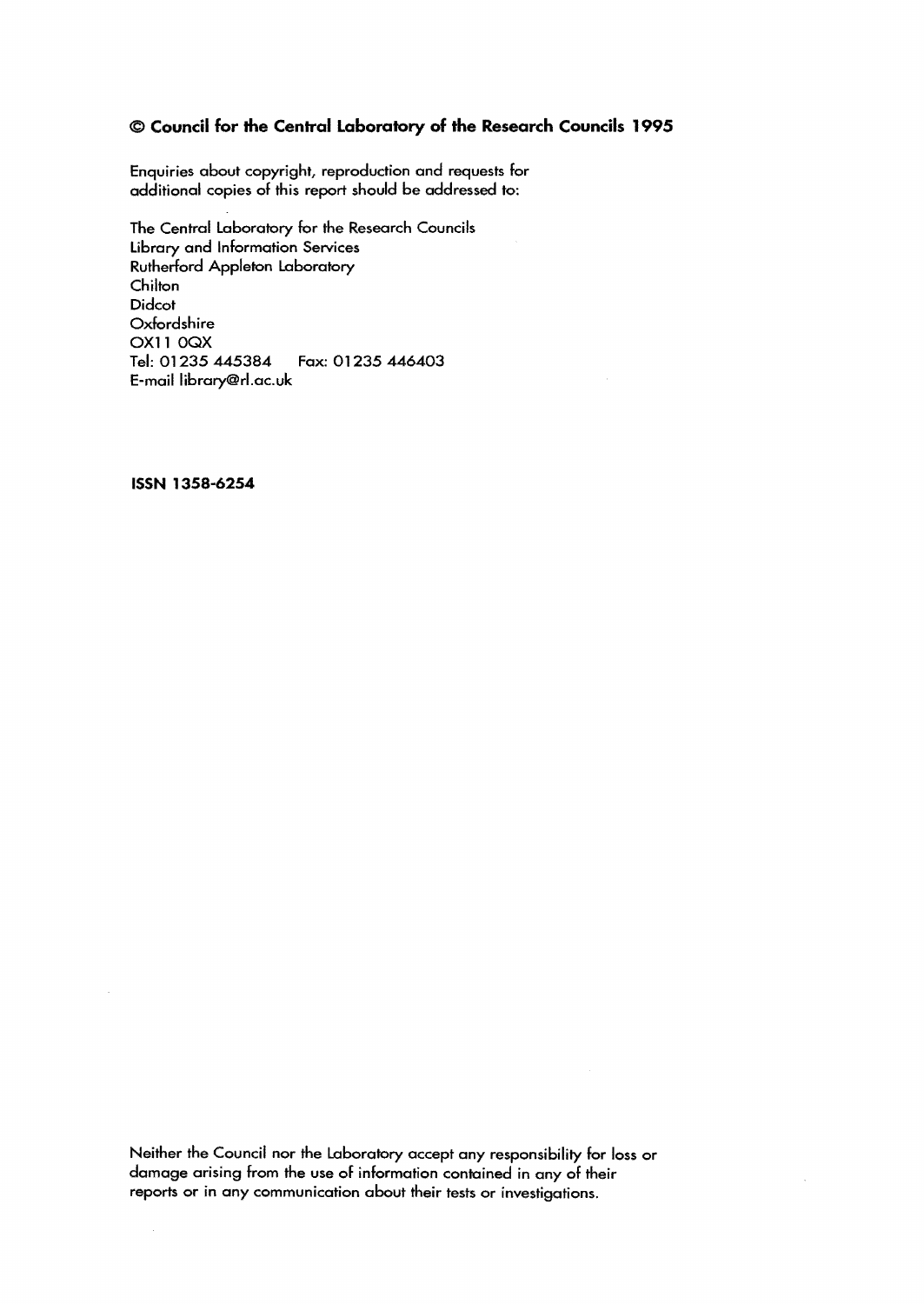**IUHET-309 MADPH-95-897 RAL-TR-95-030**  July 1995

# **PHENOMENOLOGY OF SINGLET QUARKS\***

V. Barger<sup>a</sup>, M. S. Berger<sup>b</sup>, and R. J. N. Phillips<sup>c</sup> *a Physics Department, University of Wisconsin Madison, WI 53706, USA* 

*bPhysics Department, Indiana University Bloomington, IN 47405, USA* 

C *Rutherford Appleton Laboratroy Chilton, Didcot, Oxon OXll OQX, UK* 

#### ABSTRACT

As possible extensions to the Standard Model, singlet quarks have interesting and testable consequences. We collect and update the constraints from present data on their masses and mixings with conventional quarks. The CP asymmetries in  $B<sup>0</sup>$  decays can differ dramatically from Standard Model expectations. The d-type singlets are accommodated economically in grand unification scenarios as pieces of additional  $5 + 5^*$  multiplets of *SU(5)*. The u-type singlets could arise in  $10 + 10^*$ . multiplets of  $SU(5)$ .

### **1. Introduction**

Singlet quarks are color-triplet fermions whose left and right chiral components are both singlets with respect to the SU(2) weak isospin gauge group. As such they offer an interesting example of physics beyond the Standard Model (SM). They can mix with the ordinary quarks of the SM, and thereby impact a wide variety of experimental measurements, as they generate tree-level FCNC's, introduce unitarity violation in the SM CKM matrix, influence neutral meson-antimeson osdilations, and modify CP asymmetries. These objects can be produced by strong, electromagnetic and weak-neutral-current interactions, and produce interesting decay signatures  $[1]$ - $[12]$ . They might be indirectly detected by looking for additional sources of flavor-changing neutral currents (FCNC), flavor-diagonal neutral currents (FDNC), and CP violation[3],[13]-[24]. We summarize here some important implications and constraints on the phenomenology of singlet quarks; an expanded version can be found in Ref. [25].

Consider first the case of one charge  $-\frac{1}{3}$  singlet field, mixing with the three SM fields of this charge. The mass eigenstates d, *s,* b, *x* are then linear combinations of the three orthonormal linear combinations  $d'_L, s'_L, b'_L$  of left chiral components

<sup>&#</sup>x27;Contributed to the 17th International Symposium on Lepton-Photon Interactions, 10-15 August 1995, Beijing, China.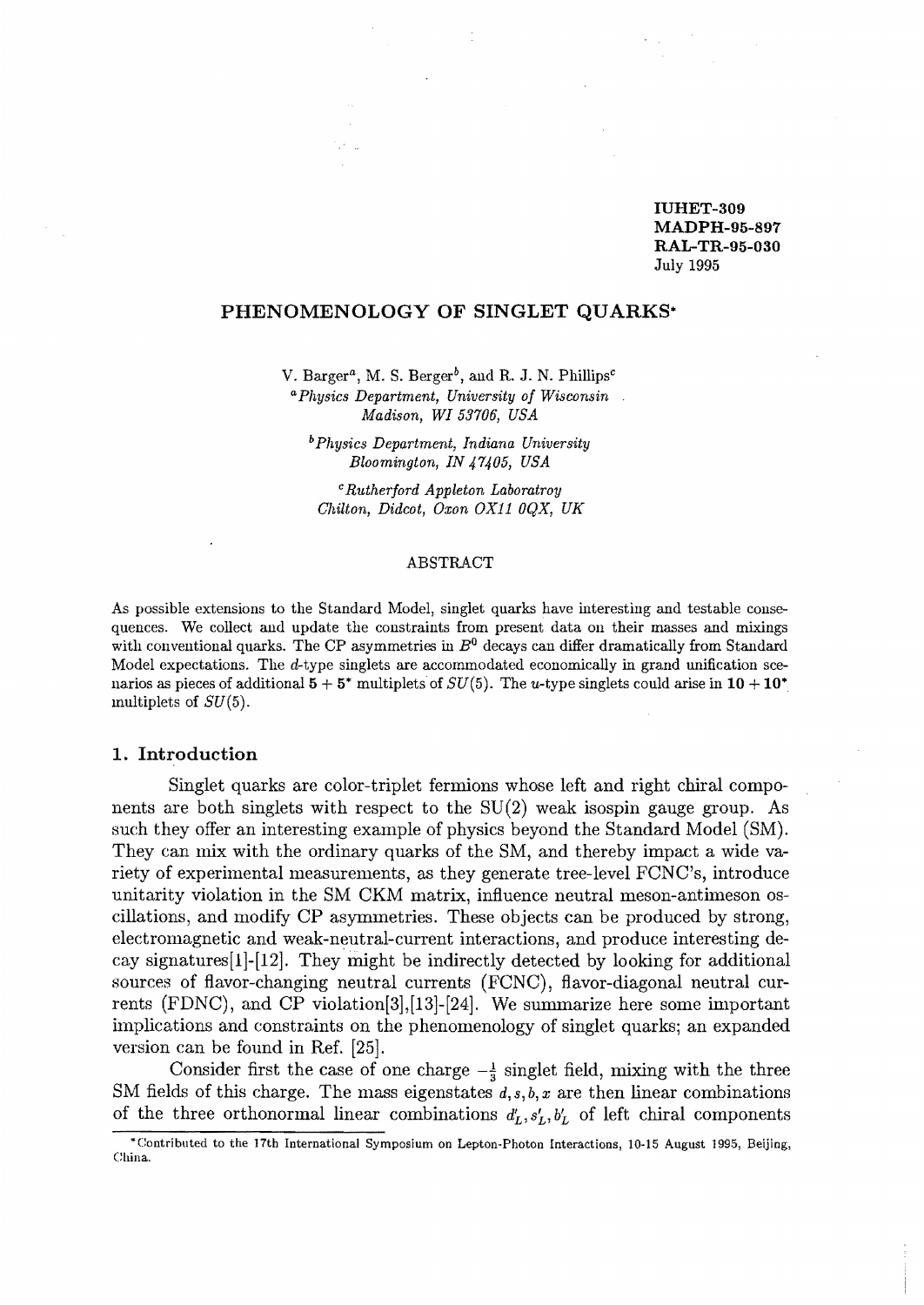that are  $SU(2)_L$  doublet partners of the known  $Q = \frac{2}{3}$  fields  $u_L, c_L, t_L$ ; the remaining orthonormal combination  $x'_L$  is an  $SU(2)_L$  singlet. Then

$$
\begin{pmatrix} d'_L \\ s'_L \\ b'_L \\ x'_L \end{pmatrix} = \begin{pmatrix} V_{ud} & V_{us} & V_{ub} & V_{ux} \\ V_{cd} & V_{cs} & V_{cb} & V_{cx} \\ V_{td} & V_{ts} & V_{tb} & V_{tx} \\ V_{od} & V_{os} & V_{ob} & V_{ox} \end{pmatrix} \begin{pmatrix} d_L \\ s_L \\ b_L \\ x_L \end{pmatrix} . \tag{1}
$$

The transformation matrix V is then the generalization of the usual  $3 \times 3$  Cabibbo-Kobayashi-Maskawa (CKM) matrix  $V_{CKM}$ . The SM unitarity constraints on  $V_{CKM}$ no longer apply. One extra singlet quark added to the usual three generations of the SM gives rise to a  $4 \times 4$  matrix *V* to which the unitarity conditions  $VV^{\dagger} = I$  and  $V^{\dagger}V = I$  apply. SM unitarity constraints on the  $3 \times 3$  CKM matrix give linear threeterm relations that can be expressed graphically as triangle relations in the complex plane as shown in Fig. 1. With  $4 \times 4$  mixing, they become four-term relations; e.g. for one  $Q = -\frac{1}{3}$  singlet, we have

$$
V_{ui}^* V_{uj} + V_{ci}^* V_{cj} + V_{ti}^* V_{tj} + V_{oi}^* V_{oj} = \delta_{ij},
$$
\n(2)

or again,

$$
V_{id}^* V_{jd} + V_{is}^* V_{js} + V_{ib}^* V_{jb} + V_{ix}^* V_{jx} = \delta_{ij}.
$$
 (3)

For  $i \neq j$  these are expressible as quadrangle conditions in the complex plane. The first three terms in each case, however, are precisely the three sides of a triangle if CKM unitarity holds (the most discussed example is Eq.(2) with  $i = b, j = d$ ). Thus  $4 \times 4$  unitarity replaces the CKM triangle relations by quadrangle relations. In Eq.(2) the fourth side of the quadrangle is  $V_{oi}^*V_{oj} = -z_{ij}$ , the FCNC coefficient[20]. In Eq.(3) the fourth side is  $V_{ix}^*V_{jx}$ , that occurs in certain flavor-changing box diagrams (see below).





It is therefore convenient to define the deviation from unitarity of the  $3 \times 3$ CKM matrix by defining the quantities

$$
z_{ij} = V_{ui}^* V_{uj} + V_{ci}^* V_{cj} + V_{ti}^* V_{tj} = \delta_{ij} - V_{oi}^* V_{oj} . \tag{4}
$$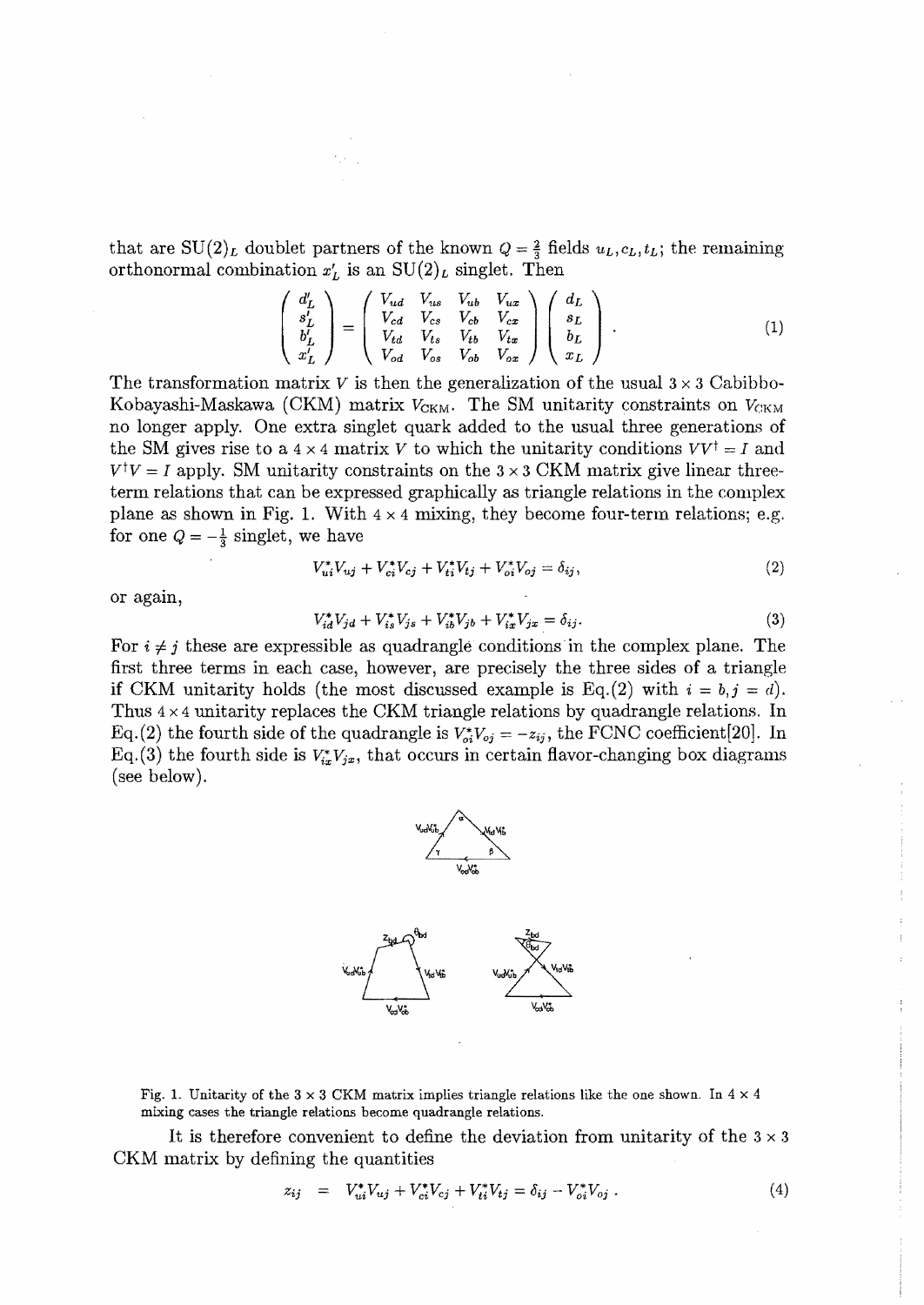Similarly one can consider adding an u-type singlet to the SM quarks. Then one defines analogously the transformation matrix  $\hat{V}$ 

$$
\begin{pmatrix}\n\bar{u}'_L & \bar{c}'_L & \bar{t}'_L & \bar{x}'_L\n\end{pmatrix} = \begin{pmatrix}\n\bar{u}_L & \bar{c}_L & \bar{t}_L & \bar{x}_L\n\end{pmatrix} \begin{pmatrix}\n\bar{V}_{ud} & \bar{V}_{us} & \bar{V}_{ub} & \bar{V}_{uo} \\
\bar{V}_{cd} & \bar{V}_{cs} & \bar{V}_{cb} & \bar{V}_{co} \\
\bar{V}_{td} & \bar{V}_{ts} & \bar{V}_{tb} & \bar{V}_{to} \\
\bar{V}_{xd} & \bar{V}_{xs} & \bar{V}_{xb} & \bar{V}_{xo}\n\end{pmatrix} .
$$
\n(5)

## **2. Constraints on singlet quark mixing**

We give in this section the constraints on the singlet quark mixing matrices V and  $\hat{V}$ . We first define the source of the constraint, and summarize the resulting constraints at the end of this section.

Without imposing unitarity constraints, the CKM matrix elements lie in the following ranges [26]:

$$
|V| = \begin{pmatrix} 0.9728 - 0.9757 & 0.218 - 0.224 & 0.002 - 0.005 & \dots \\ 0.180 - 0.228 & 0.800 - 0.975 & 0.032 - 0.048 & \dots \\ 0.0 - 0.013 & 0.0 - 0.56 & 0.0 - 0.9995 & \dots \\ \dots & \dots & \dots & \dots \end{pmatrix}
$$
(6)

The constraint due to the unitarity of the  $4 \times 4$  matrix in Eq. (4) together with the bounds in Eq. (6) give rise to constraints on the individual entries in the matrix.

Singlet quarks provide additional contributions to meson-antimeson oscillations in two ways as shown in Fig. 2 for the  $B_d^0$ - $\bar{B}_d^0$  case: (1) the tree-level FCNC z-exchange and (2) an additional contribution to the box graphs. The singlet quarks contribute in the two cases according to their charge as shown in Table 1.



Fig. 2. Singlet quark mixing can give meson-antimeson oscillations via induced FCNC tree diagrams (a) and via box diagrams (b), illustrated here for the  $B^0_d-\overline{B}^0_d$  case.

The contributions from the  $Z$ -exhange graphs gives contraints on the  $z_{ij}$  as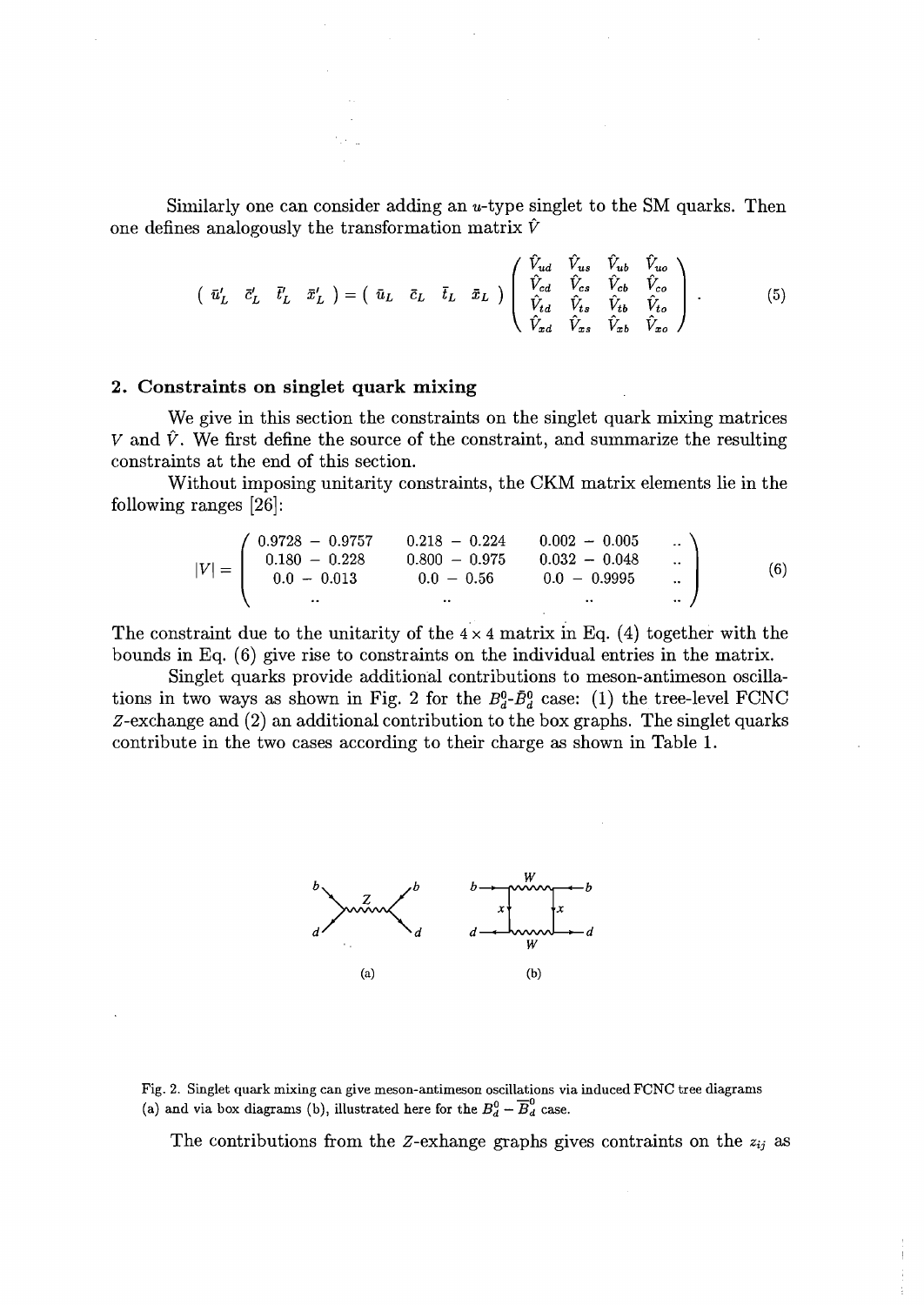Table 1: FCNC effects of singlet quarks

|                                                              | $Q_x = -1/3$                        | $Q_x = 2/3$   |
|--------------------------------------------------------------|-------------------------------------|---------------|
|                                                              | $K^0$ - $\bar{K}_0$ osc. Z-exchange | box           |
| $D^0$ - $\bar{D}^0$ osc.                                     | box                                 | $Z$ -exchange |
| $B_d^0$ - $\bar{B}_d^0$ osc.<br>$B_s^0$ - $\bar{B}_s^0$ osc. | $\vert$ Z-exchange                  | box           |
|                                                              | $ $ <i>Z</i> -exchange              | box           |

they give rise to FCNCs at the tree-level through the coupling

$$
\mathcal{L}_{\text{FCNC}} = 1/2g_Z \sum_{i \neq j} z_{ij} \bar{q}_{iL} \gamma^{\mu} Z_{\mu} q_{jL} , . \qquad (7)
$$

For the case of  $B_d^0$ - $\bar{B}_d^0$  oscillations, one obtains a contribution

$$
|\delta m| = \frac{\sqrt{2}G_F m_B f_B^2 B_B \eta_B}{3} |z_{db}^2| \,,\tag{8}
$$

where  $f_B$  is the  $B_d$  decay constant,  $B_B$  is the bag factor  $(B = 1$  is the vacuum saturation approximation) and  $\eta_B \approx 0.55$  is a QCD factor. From the measurements [27]  $|\delta m|_K = (3.51 \pm 0.02) \times 10^{-12} \,\text{MeV}, |\delta m|_D < 1.3 \times 10^{-10} \,\text{MeV}, |\delta m|_{B_d} = (3.4 \pm 0.4) \times 10^{-10} \,\text{MeV},$ one obtains bounds given at the end of this section.

The box-graph in the SM gives

$$
|\delta m|_{\rm SM} = \frac{G_F^2 B f_B^2 m_B \eta_B}{6\pi^2} |V_{td} V_{tb}^*|_{\rm CKM}^2 |I_B| \tag{9}
$$

where  $I_B(x_t = m_t^2/M_W^2)$  is the box-integral (see e.g. Ref. [28])

$$
I_B(x_t) = \frac{1}{4} M_W^2 \left[ x_t \left( 1 + \frac{9}{1 - x_t} - \frac{6}{(1 - x_t)^2} \right) - \frac{6x_t^3}{(1 - x_t)^3} \ln x_t \right] \,. \tag{10}
$$

 $I_B$  is a slowly varying function of its argument. Adding an extra singlet in the  $x - t$ degenerate limit is accomplished by making the replacement

$$
\left| \hat{V}_{xd} \hat{V}_{xb}^* + \hat{V}_{td} \hat{V}_{tb}^* \right|^2 = |V_{ud} V_{ub}^* + V_{cd} V_{cb}^*|_{\text{CKM}}^2 \tag{11}
$$

using unitarity. However,  $|V_{td}V_{tb}^*|_{CKM} = |V_{ud}V_{ub}^* + V_{cd}V_{cb}^*|_{CKM}$ , so the prediction for  $|\delta m|$ is effectively unchanged in this  $x, t$  mass-degenerate limit. Since  $I_B$  is a slowly varying function of its argument, significant changes can arise only **if** *x* is much heavier than t. Similar conclusions apply to  $K^0$ - $\bar{K}^0$  oscillations. Additional constraints arise in  $D^0$ - $\bar{D}^0$  mixing and in  $\epsilon_K$ ; we refer the reader to Ref. [25] for details.

The tree-level FCNC Z couplings give rise to enhancements in some rare meson decays. Important constraints arise from the processes  $K_L, B^0, D^0 \rightarrow \mu^+\mu^$ and  $B, D \to X \ell^+ \ell^-$ . On the other hand, deviations from the SM for  $B \to s(d) \gamma$  decays are generally small  $[22, 25, 29]$ .

The mixing of singlet quarks with the ordinary quarks of the SM changes the flavor-diagonal neutral current (FDNC) couplings. For the  $d$ -type singlet quark one obtains

$$
\mathcal{L}_{\text{FDNC}} = g_Z \sum_{i=d,s,b,x} \bar{q}_i \gamma^\mu Z_\mu \left[ \frac{1}{4} z_{ii} (1 - \gamma_5) - \frac{1}{3} \sin^2 \theta_W \right] q_i \,. \tag{12}
$$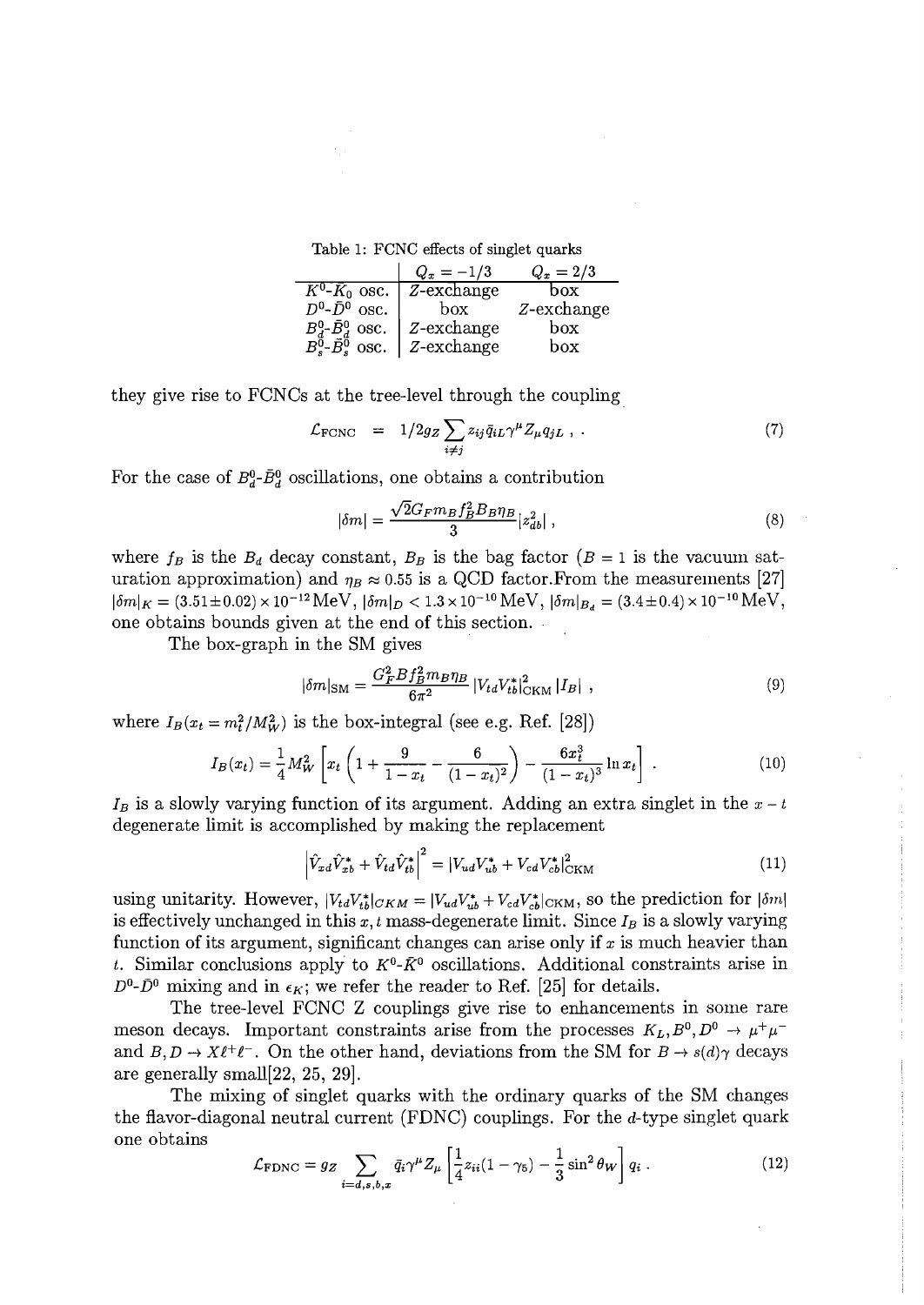Thus for the standard  $d, s, b$  quarks, mixing with x reduces direct left-handed FDNC by a factor  $(z_{ii} - \frac{2}{3}\sin^2\theta_W)/(1 - \frac{2}{3}\sin^2\theta_W)$  and leaves right-handed FDNC unchanged. [Incidentally, since  $b-x$  mixing reduces the  $Z \to b\bar{b}$  coupling, it would make the discrepancy between the LEP data [30] and the SM prediction for the ratio worse [16,  $18, 19$ ].

The global FDNC constraints are comprehensive enough to have useful repercussions via unitarity, for d-type singlet mixing. A comparison of all FDNC effects with the latest LEP and SLC data leads to global FDNC constraints (see final paper of Ref.[19]) listed below.

We summarize below the available bounds [25] on singlet quark mixing.

| $Q=-\frac{1}{3}$ case                                                                                                                                                                                                                                                                                                                                  |       | <u>limit</u> |                                                                                                                                                                                                                                                            | origin                           |
|--------------------------------------------------------------------------------------------------------------------------------------------------------------------------------------------------------------------------------------------------------------------------------------------------------------------------------------------------------|-------|--------------|------------------------------------------------------------------------------------------------------------------------------------------------------------------------------------------------------------------------------------------------------------|----------------------------------|
| $ V_{od} $                                                                                                                                                                                                                                                                                                                                             |       |              |                                                                                                                                                                                                                                                            | global FDNC                      |
| $ V_{os} $                                                                                                                                                                                                                                                                                                                                             |       |              |                                                                                                                                                                                                                                                            | global FDNC                      |
| $ V_{ob} $                                                                                                                                                                                                                                                                                                                                             |       |              |                                                                                                                                                                                                                                                            | global FDNC                      |
| $\left V_{ux}\right $                                                                                                                                                                                                                                                                                                                                  |       |              |                                                                                                                                                                                                                                                            | $CKM + unitarity$                |
| $\left V_{cx}\right $                                                                                                                                                                                                                                                                                                                                  |       |              |                                                                                                                                                                                                                                                            | $FDNC + unitarity$               |
| $ V_{tx} $                                                                                                                                                                                                                                                                                                                                             |       |              |                                                                                                                                                                                                                                                            | $\text{FDNC} + \text{unitarity}$ |
| $ V_{ox} $                                                                                                                                                                                                                                                                                                                                             |       |              |                                                                                                                                                                                                                                                            | $FDNC + unitarity$               |
| $ V_{os}  V_{od} $                                                                                                                                                                                                                                                                                                                                     |       |              |                                                                                                                                                                                                                                                            | $\epsilon, \delta m_K$ (tree)    |
| $ V_{ob}  V_{od} $                                                                                                                                                                                                                                                                                                                                     |       |              |                                                                                                                                                                                                                                                            | $\delta m_B$ (tree)              |
| $ V_{ob}  V_{os} $                                                                                                                                                                                                                                                                                                                                     |       |              |                                                                                                                                                                                                                                                            | $B \to \ell^+ \ell^- X$          |
| $ V_{cx}  V_{ux} $                                                                                                                                                                                                                                                                                                                                     |       |              |                                                                                                                                                                                                                                                            | $\delta m_D({\rm box})$          |
| $ Re(V_{od}^*V_{os})  Im(V_{od}^*V_{os}) $                                                                                                                                                                                                                                                                                                             |       |              |                                                                                                                                                                                                                                                            | $\epsilon_K$                     |
| $ Re(V_{od}^*V_{os}) $                                                                                                                                                                                                                                                                                                                                 |       |              | $\begin{array}{rcl} &\simeq&0.048\ &\simeq&0.060\ &0.045\ &\simeq&0.08\ &0.09\ &\simeq&0.09\ &0.09\ &\simeq&0.996\ &\simeq&3\times10^{-4}\ &\simeq&2\times10^{-3}\ &\simeq&1.3{\rm GeV})/m_x\ &\simeq&3\times10^{-10}\ &\simeq&7\times10^{-6} \end{array}$ | $K_L \rightarrow \mu\mu$         |
| $Q=\frac{2}{3}$ case                                                                                                                                                                                                                                                                                                                                   | limit |              | origin                                                                                                                                                                                                                                                     |                                  |
| $ \hat{V}_{uo} $                                                                                                                                                                                                                                                                                                                                       |       |              | global FDNC                                                                                                                                                                                                                                                |                                  |
| $ \hat{V}_{co} $                                                                                                                                                                                                                                                                                                                                       |       |              | global FDNC                                                                                                                                                                                                                                                |                                  |
| $ \hat{V}_{to} $                                                                                                                                                                                                                                                                                                                                       |       |              | unitarity                                                                                                                                                                                                                                                  |                                  |
| $ V_{xd} $                                                                                                                                                                                                                                                                                                                                             |       |              |                                                                                                                                                                                                                                                            | $CKM + unitarity$                |
| $ \hat{V}_{xs} $                                                                                                                                                                                                                                                                                                                                       |       |              |                                                                                                                                                                                                                                                            | $CKM + unitarity$                |
| $ \hat{V}_{xb} $                                                                                                                                                                                                                                                                                                                                       |       |              | unitarity                                                                                                                                                                                                                                                  |                                  |
| $\begin{array}{c ccc} \n\hline\n\text{V}_{\text{co}} & & \stackrel{<}{\sim} & 0.0 \\  & \begin{array}{c} \text{S} & 0.0 \\  & \text{S} & 1.0 \\  & \text{S} & 1.0 \\  & \text{S} & 0.15 \\  & \text{S} & 0.56 \\  & \text{S} & 1.0 \\  & \text{S} & 9 \times 10^{-4} \\  & \text{S} & 0.02\n\end{array}\n\end{array}$<br>$\hat{V}_{co}  \hat{V}_{uo} $ |       |              | $\delta m_D(\text{tree})$                                                                                                                                                                                                                                  |                                  |
| $\hat{V}_{xd}  \hat{V}_{xb} $                                                                                                                                                                                                                                                                                                                          |       |              |                                                                                                                                                                                                                                                            | $CKM + unitarity$                |

#### 3. CP asymmetries

The amount of CP violation in the SM is measured by the size of the unitarity triangle in Fig. 1. How this CP violation shows up in decays is determined by the angles of the unitarity triangle(s), which appear as CP asymmetries in decays to CP eigenstates. The angles shown in Fig. 1 are defined as

$$
\beta \equiv \arg \left( -\frac{V_{cd}V_{cb}^{*}}{V_{td}V_{tb}^{*}} \right) , \qquad \alpha \equiv \arg \left( -\frac{V_{td}V_{tb}^{*}}{V_{ud}V_{ub}^{*}} \right) , \qquad (13)
$$

are directly measurable in  $B_d$  decays with  $b \to c$  and  $b \to u$  respectively. The proto<br>type processes for measuring  $\beta$  and  $\alpha$  in the SM are  $B_d \to \psi K_S$  and  $B_d \to \pi^+ \pi^-$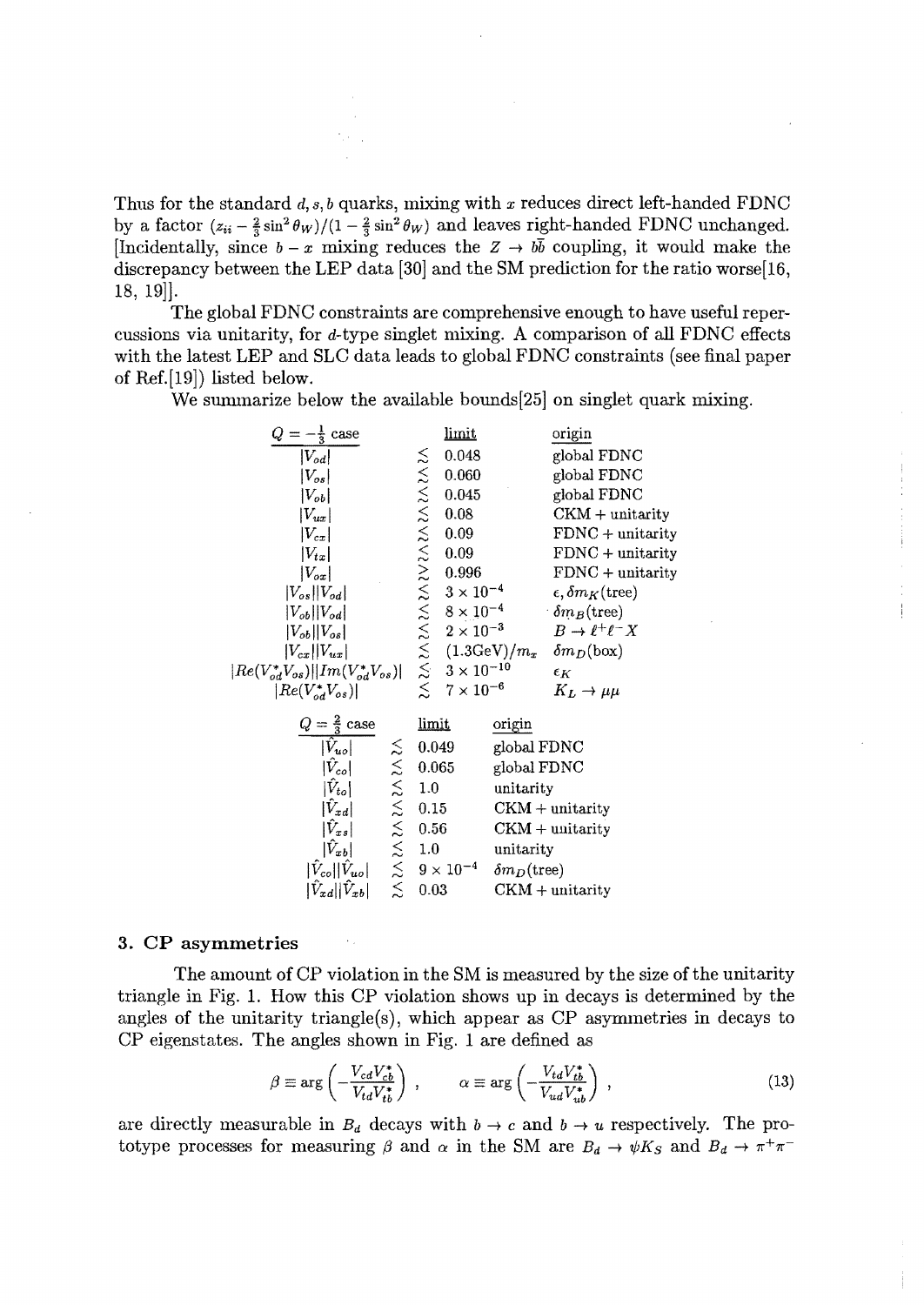respectively. In the presence of mixing with singlet quarks, the CP-asymmetries are no longer simply related to these angles, since there is an additional  $B_d - \bar{B}_d$ oscillation contribution from tree-level z-mediated graphs. Present information on the third generation couplings does not tell us much about the asymmetries. Future improved measurements of the CKM mixing angles at a B-factory, for example, will pin down the 8M prediction more precisely[32].

The time-dependent CP asymmetry in the decay of a  $B_d^0$  or  $\overline{B}_d^0$  into some final CP eigenstate f is (assuming as usual  $\Gamma_{12}$  <<  $M_{12}$ )

$$
\frac{\Gamma(B_d^0(t) \to f) - \Gamma(\overline{B}_d^0(t) \to f)}{\Gamma(B_d^0(t) \to f) + \Gamma(\overline{B}_d^0(t) \to f)} = -\text{Im }\lambda(B_d \to f) \sin(\delta m t) ,\qquad (14)
$$

where  $\delta m$  is the (positive) difference in meson masses, the mesons states evolve from flavor eigenstates  $B_d^0$  and  $\overline{B}_d^0$  at a time  $t = 0$ , and Im  $\lambda(B_d \to f)$  is the time-independent asymmetry.

The allowed range[31] for the CP-asymmetry in the 8M for the quantity Im  $\lambda(B_d \to \psi K_S)$  is shown in Fig. 3 as a shaded band (for fixed  $m_t$ ). The expectations for the same quantity in the presence of a d-type singlet quark is shown in Fig. 1 for different values of the parameters[22]

$$
\delta_d \equiv \left| \frac{z_{bd}}{V_{td} V_{tb}^*} \right| , \qquad \theta_{bd} \equiv \arg \left[ \frac{z_{bd}}{V_{td} V_{tb}^*} \right] , \qquad (15)
$$

which characterize the unitarity violation. The effect of singlet quarks on CP asymmetries can be dramatic  $[20, 22, 32]$ . One notices that the CP asymmetry Im  $\lambda(B_d \to \psi K_S)$  is negative (with our conventions) in the SM, but with sufficiently large  $\delta_d$  one can obtain positive values [20, 22].



Fig. 3. The CP asymmetry Im  $\lambda(B_d \to \psi K_S)$  in the presence of down-type singlet quarks. The band indicates the present uncertainty in the SM prediction. For some values of  $\delta_d$  and  $\theta_{bd}$  (defined by Eq. (15)) there are no solutions as the unitarity quadrangle cannot be made to close.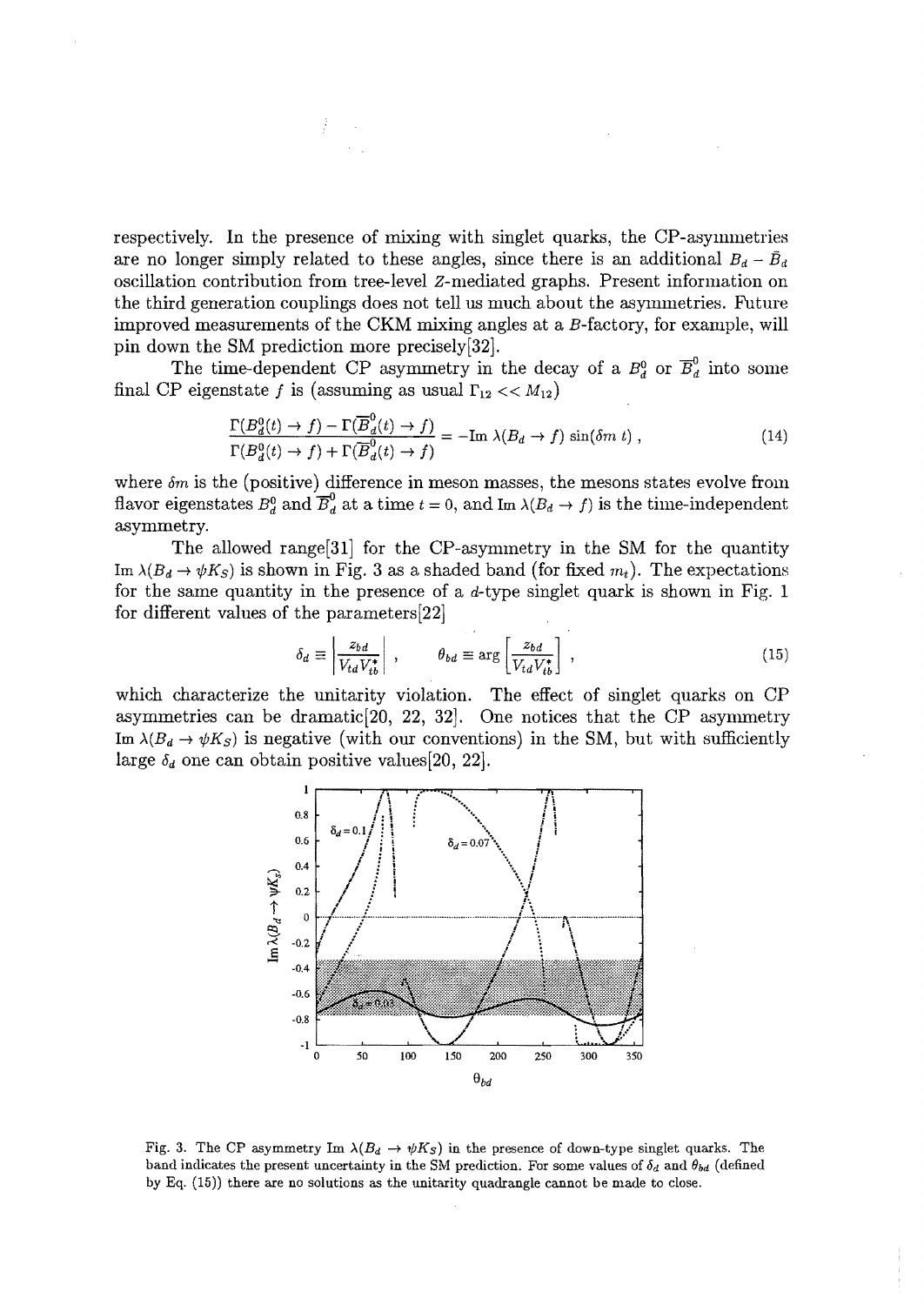The CP-asymmetry Im  $\lambda (B_d \to \pi^+ \pi^-)$  is not as well constrained in the SM; but given well-determined CKM elements, deviations from SM predictions could be significant and could provide evidence for singlet quarks[25, 32].

## 4. GUT sources of singlet quarks

Singlet quarks cannot simply be added by themselves to the SM or MSSM and gauge coupling unification still be successful. Considered alone they do not introduce gauge anomalies, but they change the running of the  $SU(3)$  and  $U(1)$ couplings but not the  $SU(2)$  coupling. For down-type singlets, this can be remedied by adding more fermions to fill out the 5 and  $5^*$  representations of  $SU(5)$ , or a 10 of SO(10)[33, 34}; see Fig. 4. This exotic matter together with the SM matter content fits neatly into the 27 representation of  $E_6[33, 35]$  (which decomposes to  $10 + 5^* + 1 + 5 + 5^{*'} + 1$  in an  $SU(5)$  subgroup). Adding extra complete multiplets of  $SU(5)$  preserves (at the one-loop level) the successful unification of gauge couplings in the MSSM, since a complete multiplet contributes equally to the evolution of each coupling. However, more than three generations of exotic matter will destroy asymptotic freedom for  $\alpha_3$  at one-loop.



Fig. 4. One-loop gauge coupling evolution with the addition of different numbers of light 10 multiplets of  $SO(10)$  to the MSSM. Successful gauge coupling unification is preserved with the addition of complete lO-plets.

An up-type singlet quark is not contained as elegantly in GUT Models; it does not appear in the smallest representations, and its role is less clear. As a minimal prescription, it can be introduced by adding one extra light 10 and one 10\* representation of  $SU(5)$  that get their mass from an  $SU(5)$  singlet Higgs boson; this implies extra vector-doublet quarks and a vector-singlet charged lepton too, preserving MSSM gauge coupling unification with  $b_3 = 0$  at one loop. Less minimally, it can also be realized in the  $SO(10)$  group with an extra light 45 (adjoint) representation (which decomposes to  $24 + 10^* + 10 + 1$  in an  $SU(5)$  subgroup), but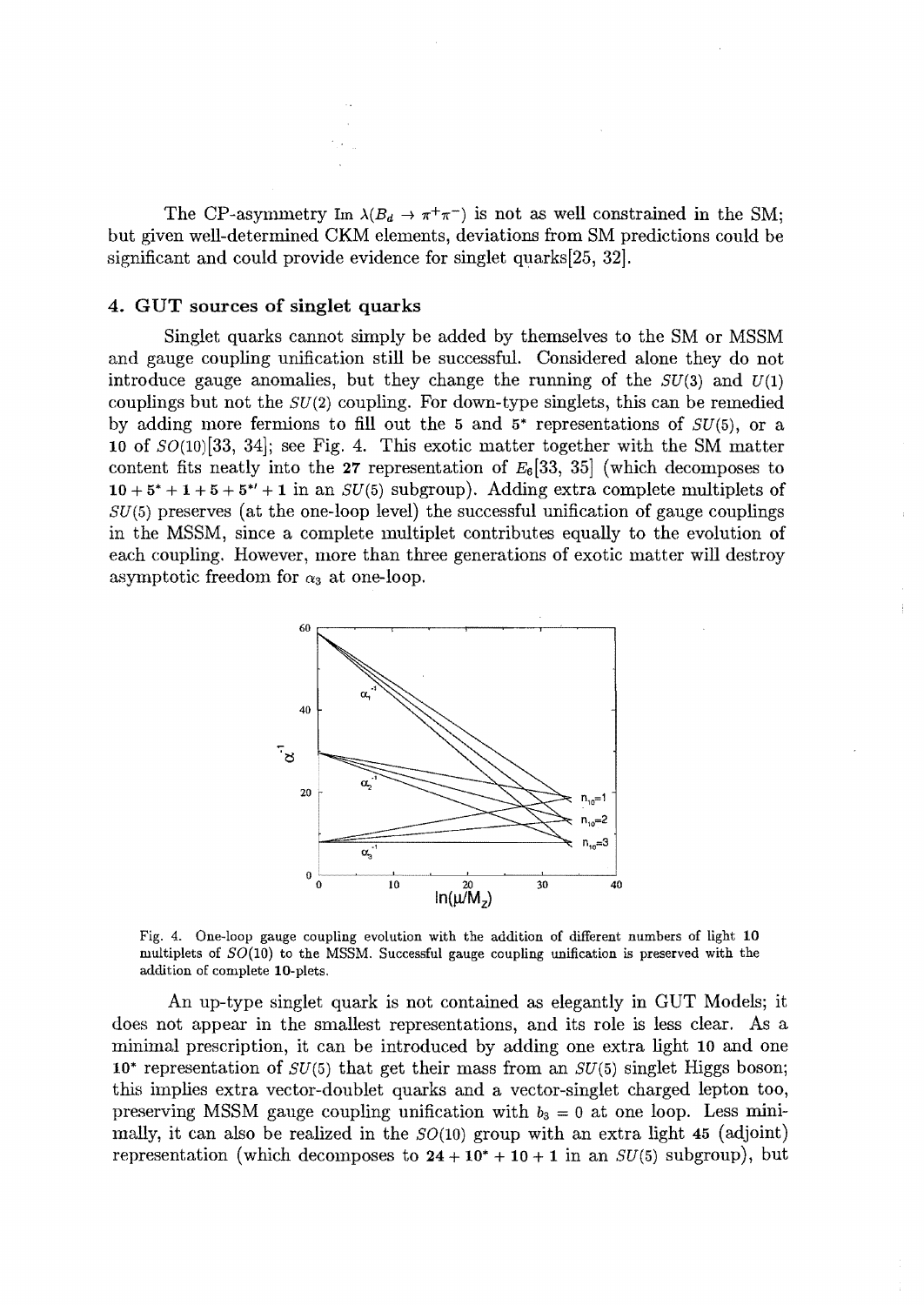this leads to nonperturbative gauge couplings at the GUT scale if the entire 45 is required to be light.

Fixed points playa role in these extended model, since the extra matter content implies larger gauge couplings. Hence the top quark and  $d$ -type singlet(s) masses could possibly be determined by the gauge couplings and the associated vevs. However, the Yukawa unification condition  $\lambda_b(M_a) = \lambda_r(M_a)$  becomes harder to accomodate, and fails in the *E6* model with three light generations.

## 5. Acknowledgements

This research was supported in part by the University of Wisconsin Research Committee with funds granted by the Wisconsin Alumni Research Foundation, in part by the U.S. Department of Energy under contract nos. DE-FG02-95ER40896 and DE-FG02-91ER40661.

# 6. References

- 1. V. Barger, N.G. Deshpande, R.J.N. Phillips and K. Whisnant, Phys. Rev. D33, 1912 (1986); V. Barger, R.J.N. Phillips and K. Whisnant, Phys. Rev. Lett. 57, 48 (1986).
- 2. T.G. Rizzo, Phys. Rev. D34, 1438 ( 1986); J.L. Hewett and T.G. Rizzo, Z. Phys. C34, 49 (1987); Phys. Rep. 183, 193 (1989).
- 3. R. Barbieri and L. Hall, Nucl. Phys. B319, 1 (1989).
- 4. F. del Aguila, E. Laermann and P. Zerwas, Nucl. Phys. B297, 1 (1988);
- 5. F. delAguila, G.L. Kane and M. Quiros, Phys. Rev. Lett. 63, 942 (1989); F. del Aguila, L. Ametller, G.L. Kane and J. Vidal, Nucl. Phys. B334, 1 (1990).
- 6. V. Barger and R.J.N. Phillips, Phys. Rev. D41, 52 (1990).
- 7. P. Agrawal, S.D. Ellis and W.-S. Hou, Phys. Lett. B256, 289 (1991); W.-S. Hou, Phys. Rev. Lett. 69, 3587 (1992).
- 8. B. Mukhopadhyaya, Phys. Rev. D44, R15 (1991); B. Mukhopadhyaya and S. Nandi, Phys. Rev. Lett. 66, 285 (1991), ibid. 69, 3588 (1992), Phys. Rev. D46, 5098 (1992).
- 9. D.P. Roy and B. Mukhopadhyaya, Phys. Rev. D48, 2105 (1993).
- 10. W.-S. Hou, Phys. Rev. Lett. 72, 3945 (1994); W.-S. Hou and H.-C. Huang, Phys. Rev. D51, 5285 (1995).
- 11. V. Barger and E. Ma, Phys. Rev. D51, 1332 (1995).
- 12. V. Barger and R.J.N. Phillips, Phys. Lett. B335, 510 (1994).
- 13. F. del Aguila, M.K. Chase and J. Cortes, Nucl. Phys. B271, 61 (1986).
- 14. G.C. Branco and L. Lavoura, Nucl. Phys. B278, 738 (1986).
- 15. B. Mukhopadhyaya, A. Ray and A. Raychaudhuri, Phys. Lett. B186, 147 (1987); B190, 93 (1987).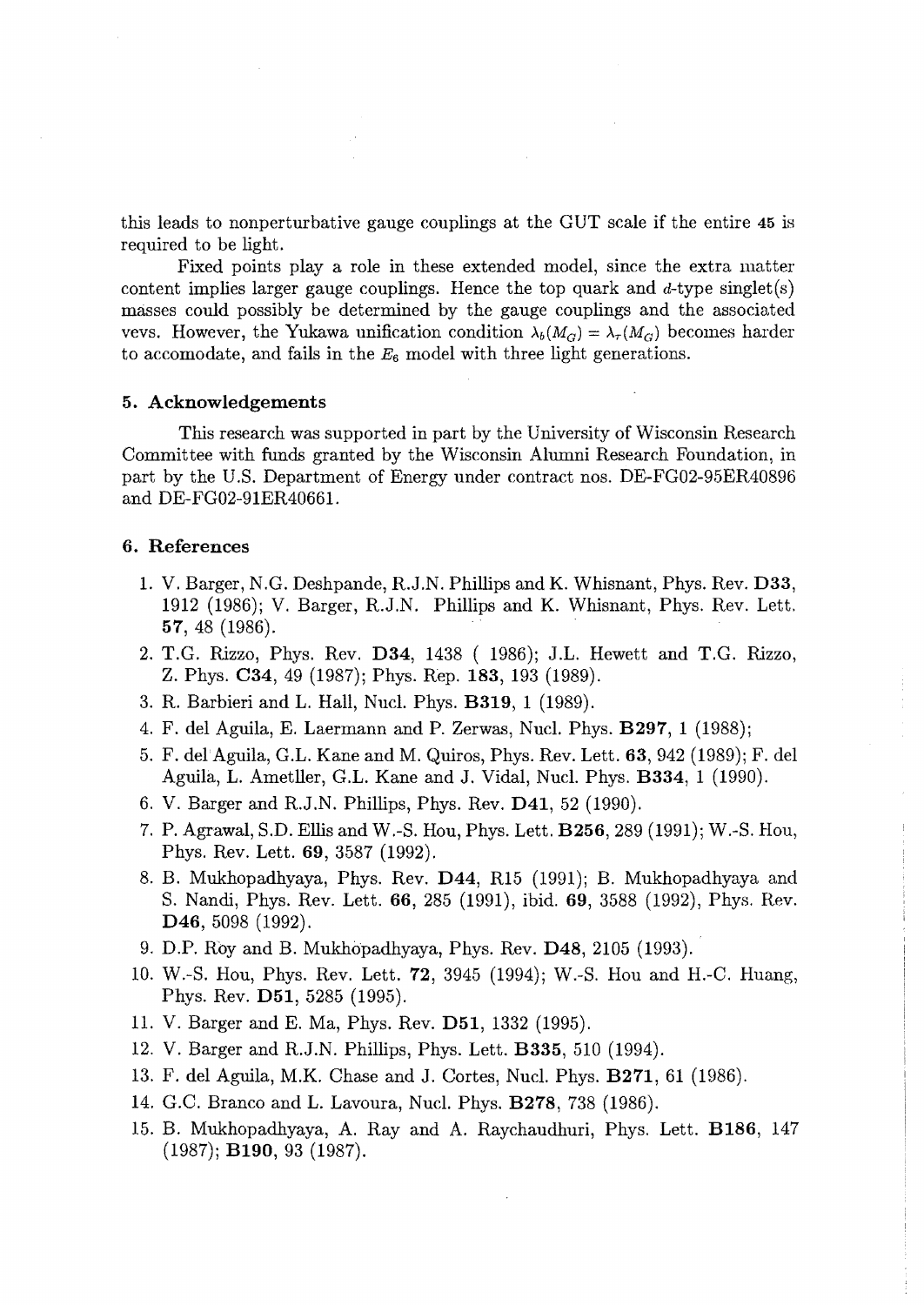16. P. Langacker and D. London, Phys. Rev. D38, 886 (1988); P. Langacker, M. Luo and A.K. Mann, Rev. Mod. Phys. 64, 87 (1992).

tik i

- 17. B.S. Balakrishna, A.L. Kagan and R.N. Mohapatra, Phys. Lett. B205 (1988) 345; K.S. Babu and R.N. Mohapatra, Phys. Rev. D41 (1989) 1286.
- 18. G. Bhattacharya, A. Raychaudhuri, A. Datta and S.N. Ganguli, Phys. Rev. Lett. 64, 2870 (1990), Mod. Phys. Lett. A6, 2921 (1991); G. Bhattacharya, Phys. Lett. B331, 143 (1994).
- 19. E. Nardi and E. Roulet, Phys. Lett. B248, 139 (1990); E. Nardi, E. Roulet and D. Tommasini, Nucl. Phys. B286, 239 (1992), Phys. Rev. D46, 3040 (1992), Phys. Lett. B344, 225 (1995).
- 20. Y. Nir and D. Silverman, Phys. Rev. D42, 1477 (1990); D. Silverman, ibid D45, 1800 (1992); Y. Nir, Phys. Lett. B327, 85 (1994).
- 21. L. Bento and G.C. Branco, Phys. Lett. B245, 599 (1990); L. Bento, G.C. Branco and P.A. Parada, Phys. Lett. **B267**, 95 (1991).
- 22. G.C. Branco et al., Phys. Rev. D48, 1167 (1993), Phys. Lett. B306, 398 (1993); G. Bhattacharya, G.C. Branco and D. Choudbury, ibid B336, 487 (1994), erratum B340, 266 (1994).
- 23. W.-S. Choong and D. Silverman, Phys. Rev. D49, 2322 (1994).
- 24. G.C. Branco, P.A. Parada and M.N. Rebelo, Vienna preprint UWThPh-1994 51, hep-ph 9501347 (January 1995).
- 25. V. Barger, M. S. Berger and R. J. N. Phillips, MADPH-95-870, hep-ph 9503204, to be published in Phys. Rev. D.
- 26. F.J. Gilman, K. Kleinknecht and B. Renk, in *Review of Particle Properties,*  Phys. Rev. D50, 1315 (1994).
- 27. Particle Data Group, Phys. Rev. D50, 1173 (1994).
- 28. V. Barger and R.J.N. Phillips, "Collider Physics", Addison-Wesley, New York, 1987. .
- 29. L.T. Handoko and T. Morozumi, Mod. Phys. Lett. AI0, 309 (1995).
- 30. The LEP collaborations ALEPH, DELPHI, L3, OPAL and The LEP Electroweak Working Group, report to Glasgow Conference, July 1994, CERN/PPE/94-187.
- 31. A. Ali and D. London, Talk presented at the  $27<sup>th</sup>$  International Conference on High Energy Physics (ICHEP), Glasgow, July, 1994, hep-ph 9409399.
- 32. For a recent analysis of what could be possible at a B-factory, see D. Silverman, University of California preprint 95-8, hep-ph 9504387.
- 33. J.L. Rosner, Comm.Nucl.Part.Phys. 15, 195 (1986).
- 34. R. Hempfling, Phys. Lett. B351, 206 (1995).
- 35. L.E. Ibanez and J. Mas, NucL Phys. B286, 107 (1987).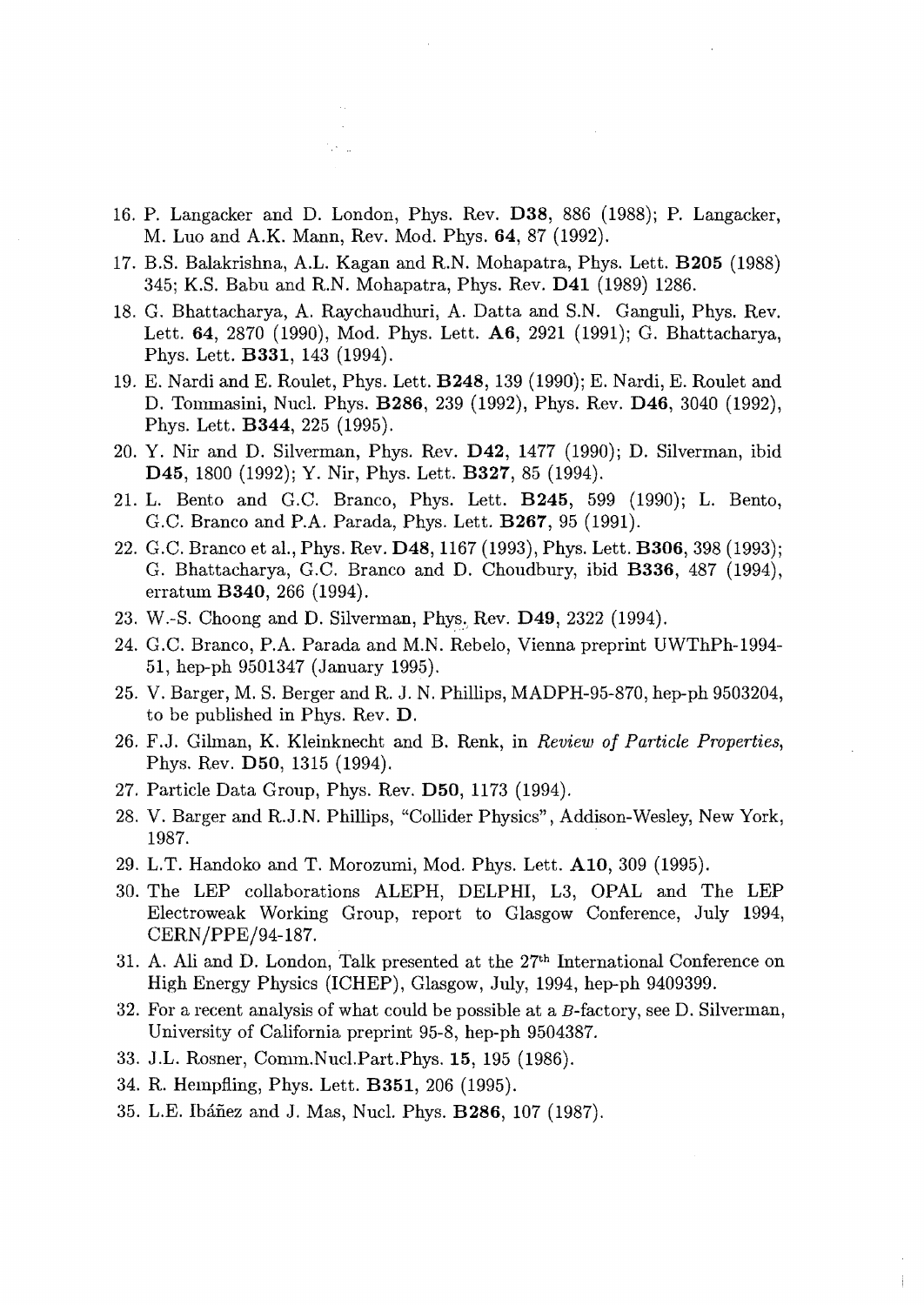$\frac{1}{2}$  $\label{eq:2.1} \frac{1}{\sqrt{2}}\int_{\mathbb{R}^3}\frac{1}{\sqrt{2}}\left(\frac{1}{\sqrt{2}}\right)^2\frac{1}{\sqrt{2}}\left(\frac{1}{\sqrt{2}}\right)^2\frac{1}{\sqrt{2}}\left(\frac{1}{\sqrt{2}}\right)^2\frac{1}{\sqrt{2}}\left(\frac{1}{\sqrt{2}}\right)^2.$  $\label{eq:2.1} \frac{1}{\sqrt{2}}\left(\frac{1}{\sqrt{2}}\right)^{2} \left(\frac{1}{\sqrt{2}}\right)^{2} \left(\frac{1}{\sqrt{2}}\right)^{2} \left(\frac{1}{\sqrt{2}}\right)^{2} \left(\frac{1}{\sqrt{2}}\right)^{2} \left(\frac{1}{\sqrt{2}}\right)^{2} \left(\frac{1}{\sqrt{2}}\right)^{2} \left(\frac{1}{\sqrt{2}}\right)^{2} \left(\frac{1}{\sqrt{2}}\right)^{2} \left(\frac{1}{\sqrt{2}}\right)^{2} \left(\frac{1}{\sqrt{2}}\right)^{2} \left(\$ 

 $\label{eq:2.1} \frac{1}{\sqrt{2}}\int_{\mathbb{R}^3}\frac{1}{\sqrt{2}}\left(\frac{1}{\sqrt{2}}\right)^2\frac{1}{\sqrt{2}}\left(\frac{1}{\sqrt{2}}\right)^2\frac{1}{\sqrt{2}}\left(\frac{1}{\sqrt{2}}\right)^2\frac{1}{\sqrt{2}}\left(\frac{1}{\sqrt{2}}\right)^2.$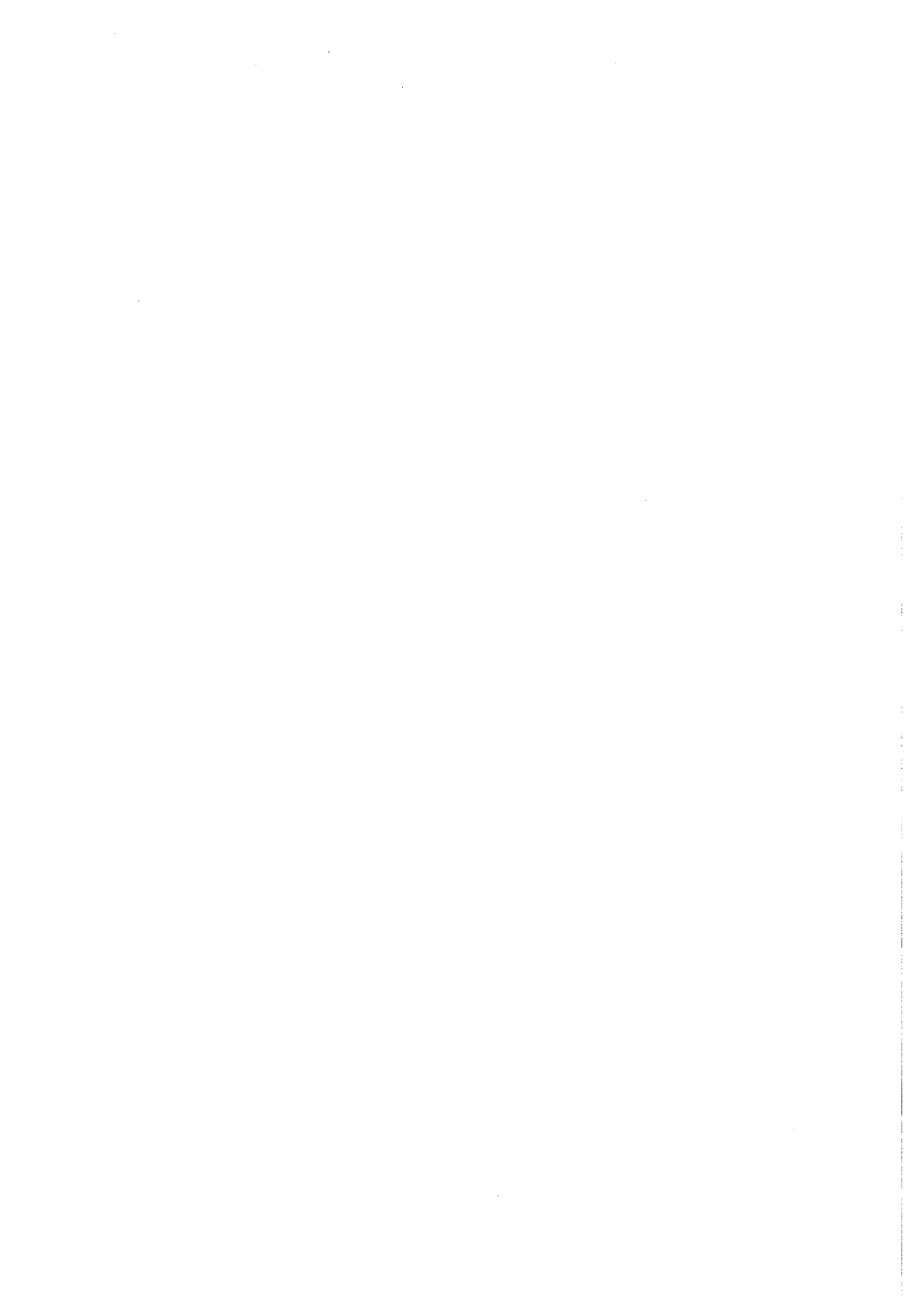$\frac{1}{2}$ 

 $\sim 10^6$  $\frac{1}{\sqrt{2}}\left(\frac{1}{\sqrt{2}}\right)^{2}=\frac{1}{2}\left(\frac{1}{2}\right)^{2}$ 

 $\frac{1}{2}$ 

 $\tilde{\mathcal{A}}$